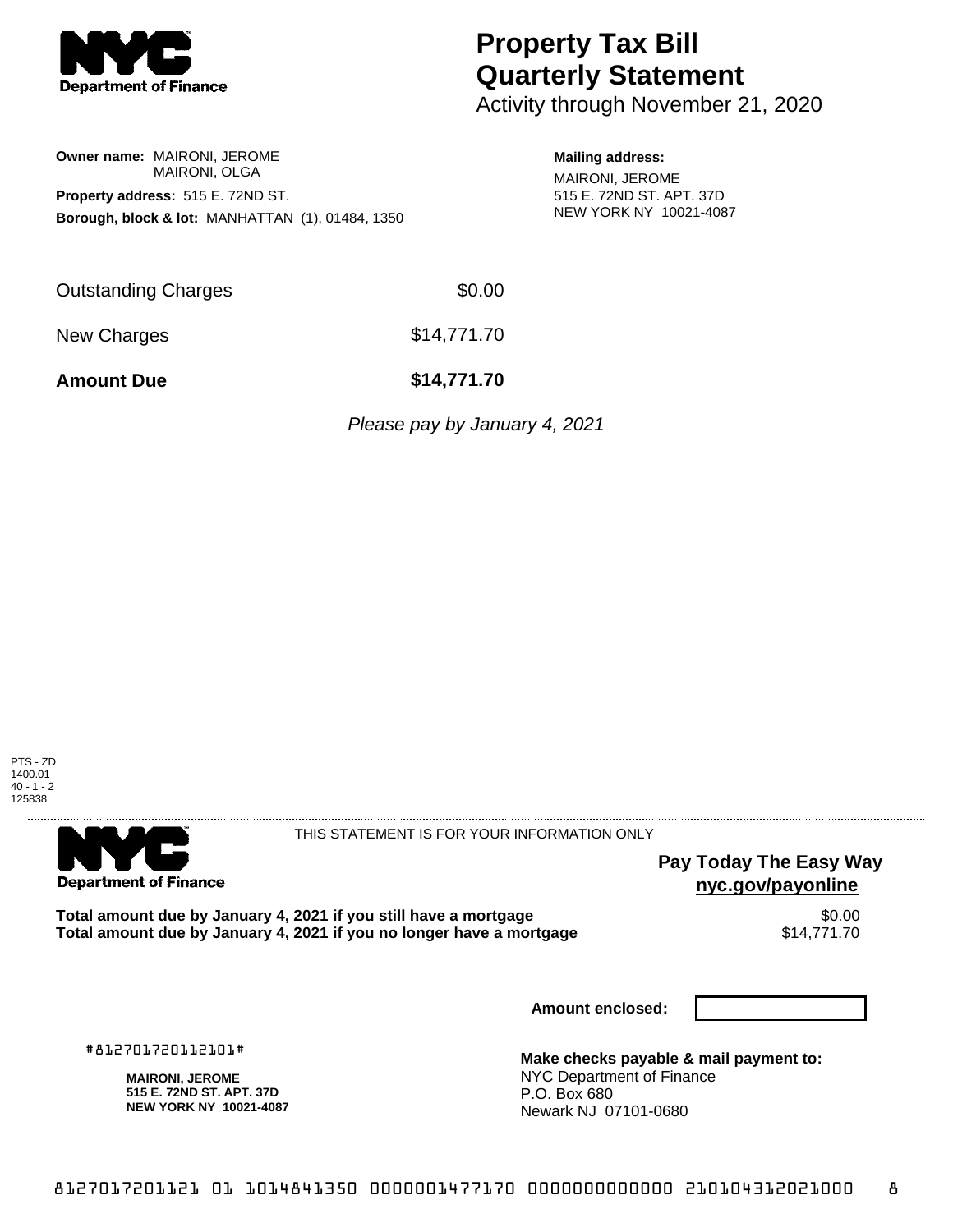

| <b>Previous Charges</b>                                |                               | Amount<br>\$0.00 |               |
|--------------------------------------------------------|-------------------------------|------------------|---------------|
| Total previous charges including interest and payments |                               |                  |               |
| <b>Current Charges</b>                                 | <b>Activity Date Due Date</b> |                  | <b>Amount</b> |
| Finance-Property Tax                                   |                               | 01/01/2021       | \$15,276.30   |
| <b>Adopted Tax Rate</b>                                |                               |                  | $$-611.64$    |
| Co-op Condo Abatement                                  | 01/01/2021                    |                  | \$107.04      |
| <b>Total current charges</b>                           |                               |                  | \$14,771.70   |
| Overnayments/Credits                                   | <b>Activity Date Due Date</b> |                  | Amount        |

| <b>Overpayments/Credits</b>                     | <b>Activity Date Due Date</b> |            | Amount     |
|-------------------------------------------------|-------------------------------|------------|------------|
| Refund Available                                |                               | 07/01/2008 | $$-38.49$  |
| Refund Available                                |                               | 01/01/2009 | $$ -85.62$ |
| Refund Available                                |                               | 07/01/2009 | $$ -83.07$ |
| Refund Available                                |                               | 01/01/2010 | $$-47.15$  |
| Total overpayments/credits remaining on account |                               | \$254.33   |            |

You must apply for a refund or a transfer of credits resulting from overpayments within six years of the date of **the overpayment or credit. Please note that overpayments and credits are automatically applied to unpaid taxes.**

## **Home banking payment instructions:**

- 1. **Log** into your bank or online bill pay website.
- 2. **Add** the new payee: NYC DOF Property Tax. Enter your account number, which is your boro, block and lot, as it appears here: 1-01484-1350 . You may also need to enter the address for the Department of Finance. The address is P.O. Box 680, Newark NJ 07101-0680.
- 3. **Schedule** your online payment using your checking or savings account.

## **Did Your Mailing Address Change?** If so, please visit us at **nyc.gov/changemailingaddress** or call **311.**

When you provide a check as payment, you authorize us either to use information from your check to make a one-time electronic fund transfer from your account or to process the payment as a check transaction.